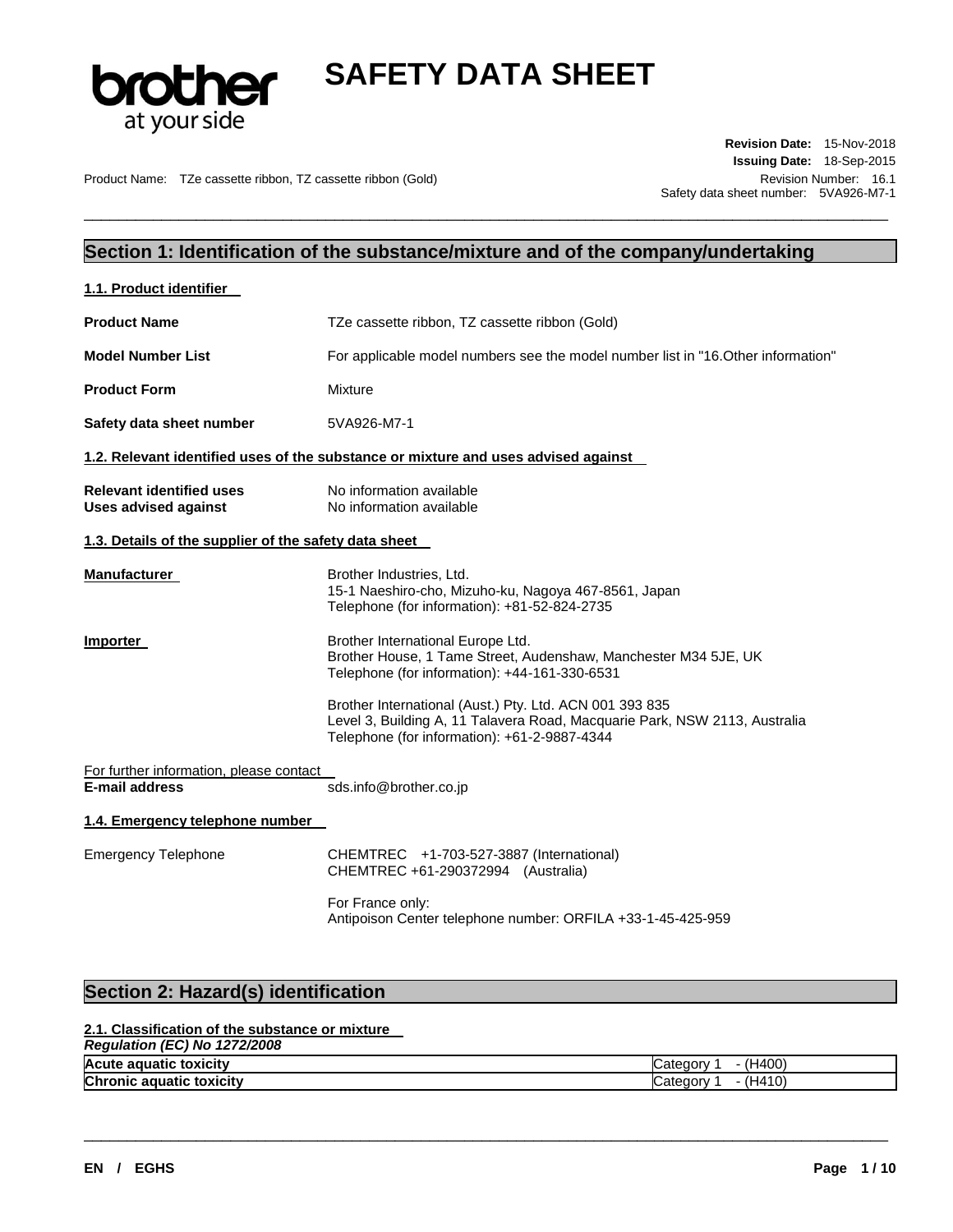

\_\_\_\_\_\_\_\_\_\_\_\_\_\_\_\_\_\_\_\_\_\_\_\_\_\_\_\_\_\_\_\_\_\_\_\_\_\_\_\_\_\_\_\_\_\_\_\_\_\_\_\_\_\_\_\_\_\_\_\_\_\_\_\_\_\_\_\_\_\_\_\_\_\_\_\_\_\_\_\_\_\_\_\_\_\_\_\_\_\_\_\_\_

Product Name: TZe cassette ribbon, TZ cassette ribbon (Gold) Revision Number: 16.1

**Revision Date:** 15-Nov-2018 **Issuing Date:** 18-Sep-2015 Safety data sheet number: 5VA926-M7-1

**2.2. Label elements**  *Regulation (EC) No 1272/2008* 



**Signal word** Warning

**Hazard statements** H410 - Very toxic to aquatic life with long lasting effects

**Precautionary Statements - EU (§28, 1272/2008)** P501 - Dispose of contents/container to industrial incineration

**2.3. Other hazards**  No information available plant

## **Section 3: Composition/information on ingredients**

### **3.2 Mixtures**

### **Chemical nature**

Ink on substrate film (Mixture). Article.

| Chemical name              | CAS No    | EC No                    | <b>EC Index No</b>       | Weight-% | <b>Classification</b><br>according to<br>Regulation (EC)<br>No. 1272/2008<br><b>ICLP1</b> | <b>REACH</b><br>Registration<br><b>Number</b> |
|----------------------------|-----------|--------------------------|--------------------------|----------|-------------------------------------------------------------------------------------------|-----------------------------------------------|
| Copper                     | 7440-50-8 | 231-159-6                |                          | 17       | Not classified                                                                            | No data<br>available                          |
| Paraffin wax               | 8002-74-2 | 232-315-6                | $\blacksquare$           | 8        | Not classified                                                                            | No data<br>available                          |
| Zinc                       | 7440-66-6 | 231-175-3                | 030-001-01-9             | $2$      | Aquatic Acute 1<br>(H400)<br>Aquatic Chronic<br>1 (H410)                                  | No data<br>available                          |
| Wax                        | $***$     |                          |                          | $***$    | Not classified                                                                            | No data<br>available                          |
| Synthetic resin            | $***$     | $\overline{\phantom{0}}$ | $\blacksquare$           | $***$    | Not classified                                                                            | No data<br>available                          |
| Styrene-acrylate copolymer | $***$     |                          |                          | $***$    | Not classified                                                                            | No data<br>available                          |
| Resin                      | $***$     | $***$                    | $\overline{\phantom{a}}$ | $***$    | Not classified                                                                            | No data<br>available                          |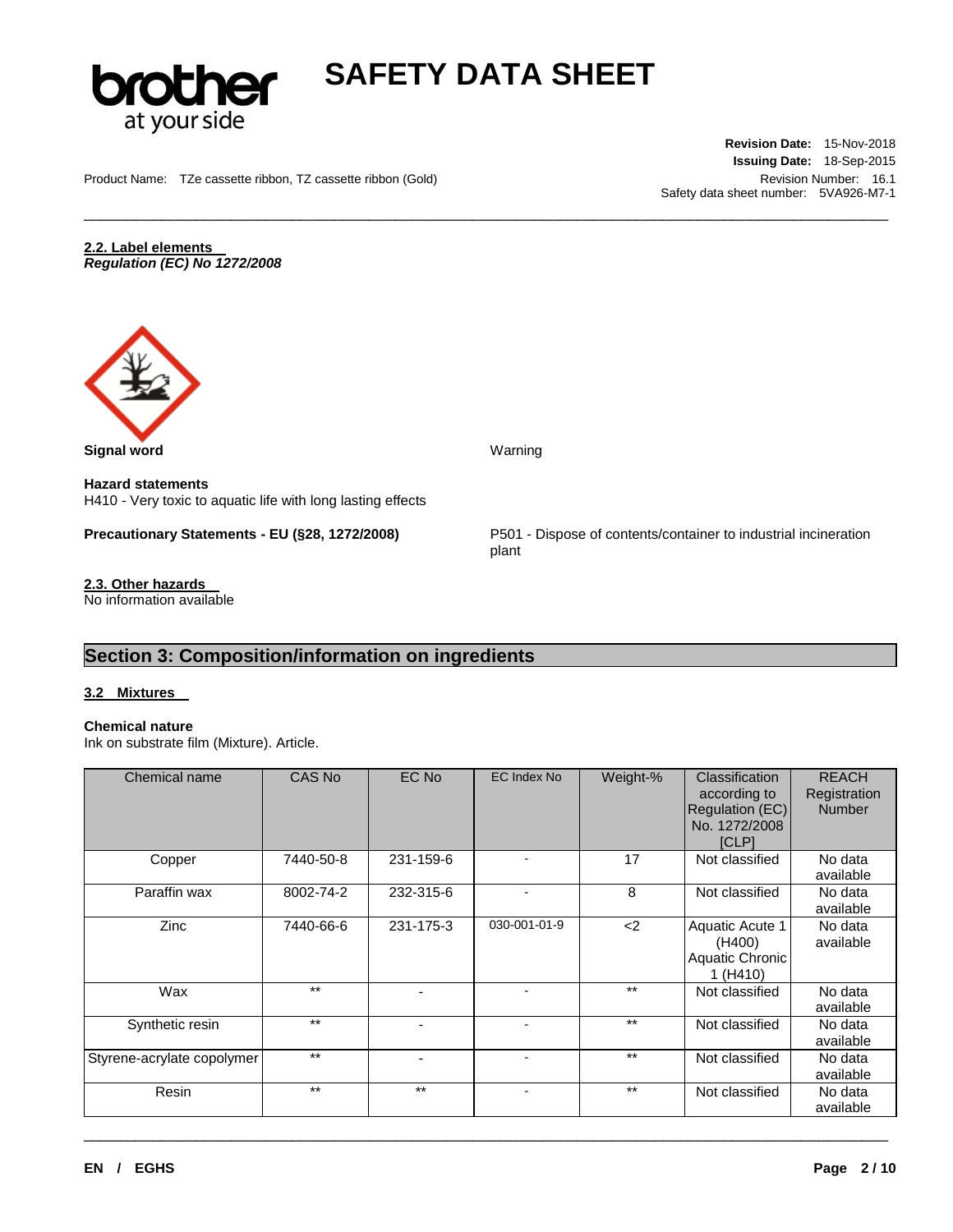

### Product Name: TZe cassette ribbon, TZ cassette ribbon (Gold) Revision Number: 16.1

**Revision Date:** 15-Nov-2018 **Issuing Date:** 18-Sep-2015 Safety data sheet number: 5VA926-M7-1

| Polyethylene terephthalate | $***$ |       | $***$ | Not classified | No data        |
|----------------------------|-------|-------|-------|----------------|----------------|
| film                       |       |       |       |                | available      |
| Organic filler             | $***$ |       | $***$ | Not classified | No data        |
|                            |       |       |       |                | available      |
| Dispersant                 | $***$ | -     | $***$ | Not classified | No data        |
|                            |       |       |       |                | available      |
| Colorant                   | $***$ | $***$ | $***$ | Not classified | Not applicable |
| Brass powder               | $***$ |       | $***$ | Not classified | No data        |
|                            |       |       |       |                | available      |
| Additive                   | $***$ |       | $***$ | Not classified | No data        |
|                            |       |       |       |                | available      |

Full text of H- and EUH-phrases: see section 16

## **Section 4: First aid measures 4.1. Description of first aid measures Inhalation Remove to fresh air. Eye contact Rinse thoroughly with plenty of water for at least 15 minutes, lifting lower and upper eyelids.** Consult a physician. **Skin contact** Wash skin with soap and water. In the case of skin irritation or allergic reactions see a physician. **Ingestion** Clean mouth with water and drink afterwards plenty of water. **4.2. Most important symptoms and effects, both acute and delayed**

**Symptoms** No information available

**4.3. Indication of any immediate medical attention and special treatment needed** 

**Note to physicians Treat symptomatically.** 

## **Section 5: Firefighting measures**

## **5.1. Extinguishing media**

| <b>Suitable Extinguishing Media</b>                        | Use extinguishing measures that are appropriate to local circumstances and the<br>surrounding environment. |
|------------------------------------------------------------|------------------------------------------------------------------------------------------------------------|
| Unsuitable extinguishing media                             | No information available.                                                                                  |
| 5.2. Special hazards arising from the substance or mixture |                                                                                                            |
| Specific hazards arising from the<br>chemical              | No information available                                                                                   |

\_\_\_\_\_\_\_\_\_\_\_\_\_\_\_\_\_\_\_\_\_\_\_\_\_\_\_\_\_\_\_\_\_\_\_\_\_\_\_\_\_\_\_\_\_\_\_\_\_\_\_\_\_\_\_\_\_\_\_\_\_\_\_\_\_\_\_\_\_\_\_\_\_\_\_\_\_\_\_\_\_\_\_\_\_\_\_\_\_\_\_\_\_

Hazardous combustion products Carbon monoxide. Carbon dioxide (CO2).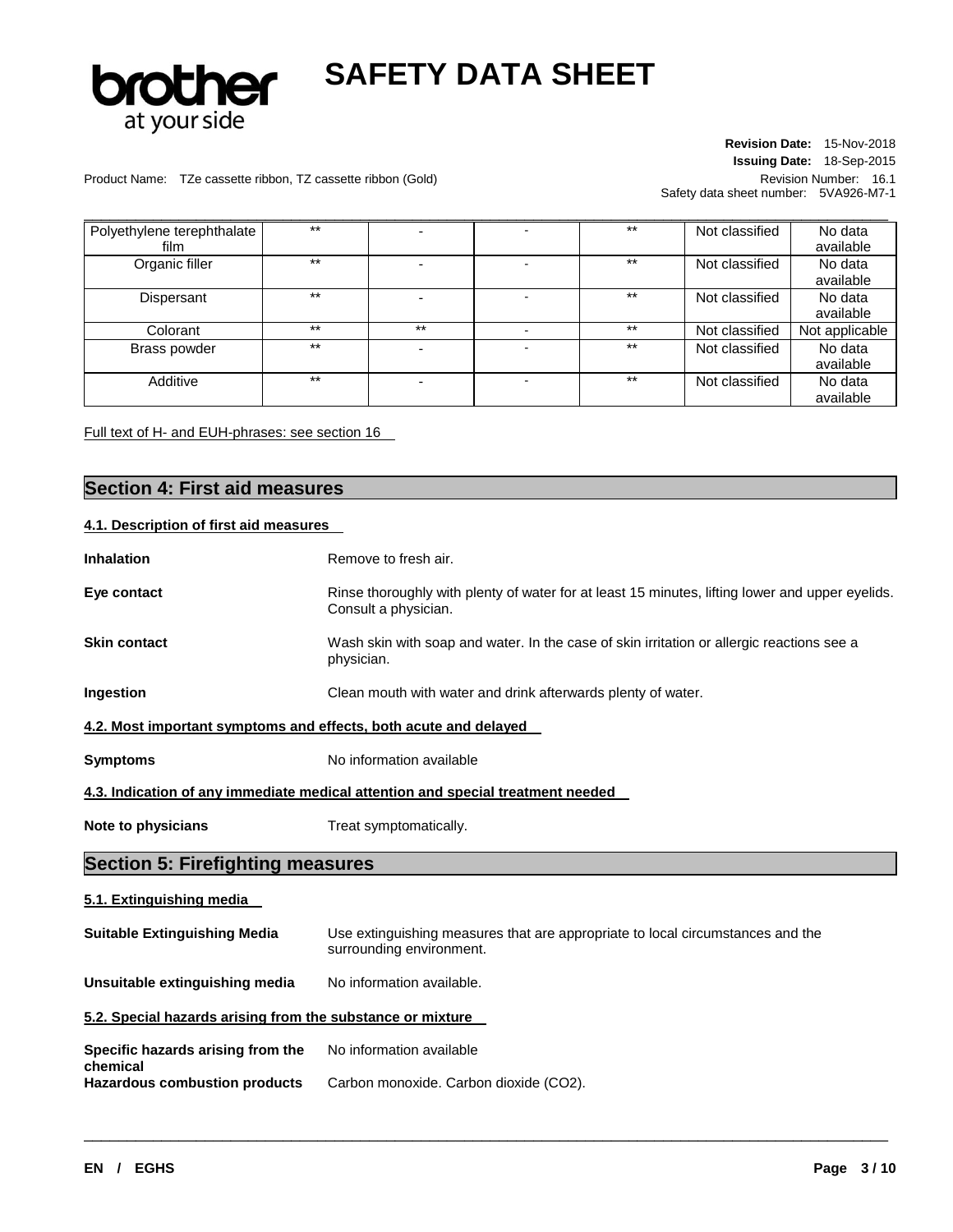

Product Name: TZe cassette ribbon, TZ cassette ribbon (Gold) Revision Number: 16.1

**Revision Date:** 15-Nov-2018 **Issuing Date:** 18-Sep-2015 Safety data sheet number: 5VA926-M7-1

## **5.3. Advice for firefighters**

**Special protective equipment for fire-fighters**  Firefighters should wear self-contained breathing apparatus and full firefighting turnout gear. Use personal protection equipment.

\_\_\_\_\_\_\_\_\_\_\_\_\_\_\_\_\_\_\_\_\_\_\_\_\_\_\_\_\_\_\_\_\_\_\_\_\_\_\_\_\_\_\_\_\_\_\_\_\_\_\_\_\_\_\_\_\_\_\_\_\_\_\_\_\_\_\_\_\_\_\_\_\_\_\_\_\_\_\_\_\_\_\_\_\_\_\_\_\_\_\_\_\_

## **Section 6: Accidental release measures**

| 6.1. Personal precautions, protective equipment and emergency procedures |                                                                                        |  |  |  |
|--------------------------------------------------------------------------|----------------------------------------------------------------------------------------|--|--|--|
| For non-emergency personnel                                              | Ensure adequate ventilation.                                                           |  |  |  |
| For emergency responders                                                 | Use personal protection recommended in Section 8.                                      |  |  |  |
| <b>6.2. Environmental precautions</b>                                    |                                                                                        |  |  |  |
| 6.3. Methods and material for containment and cleaning up                |                                                                                        |  |  |  |
| <b>Methods for containment</b>                                           | Prevent further leakage or spillage if safe to do so.                                  |  |  |  |
| Methods for cleaning up                                                  | Take up mechanically, placing in appropriate containers for disposal.                  |  |  |  |
| Prevention of secondary hazards                                          | Clean contaminated objects and areas thoroughly observing environmental regulations.   |  |  |  |
| 6.4. Reference to other sections                                         |                                                                                        |  |  |  |
| Reference to other sections                                              | SECTION 8: Exposure controls/personal protection. SECTION 13: Disposal considerations. |  |  |  |

## **Section 7: Handling and storage**

| 7.1. Precautions for safe handling                                |                                                                        |  |  |  |  |
|-------------------------------------------------------------------|------------------------------------------------------------------------|--|--|--|--|
| Advice on safe handling                                           | Ensure adequate ventilation.                                           |  |  |  |  |
| General hygiene considerations                                    | Handle in accordance with good industrial hygiene and safety practice. |  |  |  |  |
| 7.2. Conditions for safe storage, including any incompatibilities |                                                                        |  |  |  |  |
| <b>Storage Conditions</b>                                         | Keep container tightly closed in a dry and well-ventilated place.      |  |  |  |  |
| 7.3. Specific end use(s)                                          |                                                                        |  |  |  |  |

\_\_\_\_\_\_\_\_\_\_\_\_\_\_\_\_\_\_\_\_\_\_\_\_\_\_\_\_\_\_\_\_\_\_\_\_\_\_\_\_\_\_\_\_\_\_\_\_\_\_\_\_\_\_\_\_\_\_\_\_\_\_\_\_\_\_\_\_\_\_\_\_\_\_\_\_\_\_\_\_\_\_\_\_\_\_\_\_\_\_\_\_\_

These products are ink ribbons for Brother Industries, Ltd. TZe cassette, TZ cassette.

## **Section 8: Exposure controls and personal protection**

## **8.1. Control parameters**

### **Exposure Limits** .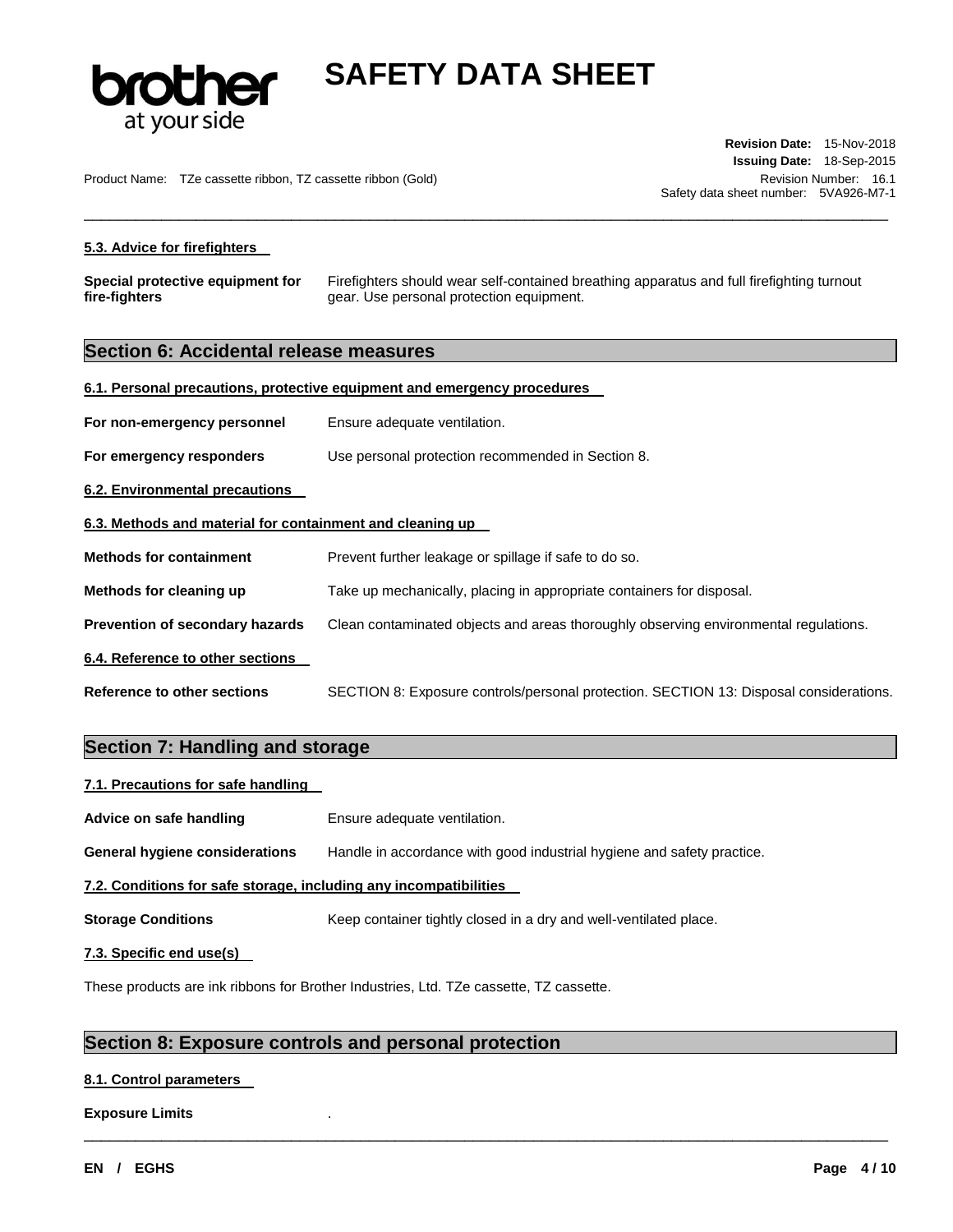

\_\_\_\_\_\_\_\_\_\_\_\_\_\_\_\_\_\_\_\_\_\_\_\_\_\_\_\_\_\_\_\_\_\_\_\_\_\_\_\_\_\_\_\_\_\_\_\_\_\_\_\_\_\_\_\_\_\_\_\_\_\_\_\_\_\_\_\_\_\_\_\_\_\_\_\_\_\_\_\_\_\_\_\_\_\_\_\_\_\_\_\_\_

## **Revision Date:** 15-Nov-2018 **Issuing Date:** 18-Sep-2015 Safety data sheet number: 5VA926-M7-1

Product Name: TZe cassette ribbon, TZ cassette ribbon (Gold) Revision Number: 16.1

| Chemical name | European Union               | United Kingdom               | France                    | Spain                        | Germany                       |
|---------------|------------------------------|------------------------------|---------------------------|------------------------------|-------------------------------|
| Copper        |                              | TWA: 1 mg/m <sup>3</sup>     | TWA: $0.2 \text{ mg/m}^3$ | TWA: $0.2$ mg/m <sup>3</sup> |                               |
| 7440-50-8     |                              | TWA: $0.2$ mg/m <sup>3</sup> | TWA: 1 mg/m <sup>3</sup>  | TWA: 1 $mg/m3$               |                               |
|               |                              | STEL: 0.6 mg/m <sup>3</sup>  | STEL: $2 \text{ mg/m}^3$  |                              |                               |
|               |                              | STEL: $2 \text{ mg/m}^3$     |                           |                              |                               |
| Paraffin wax  |                              | TWA: $2 \text{ mg/m}^3$      | TWA: 2 mg/m <sup>3</sup>  | TWA: $2 \text{ mg/m}^3$      |                               |
| 8002-74-2     |                              | STEL: 6 mg/m <sup>3</sup>    |                           |                              |                               |
| Chemical name | Italy                        | Portugal                     | <b>Netherlands</b>        | Finland                      | <b>Denmark</b>                |
| Copper        |                              | TWA: $0.2$ mg/m <sup>3</sup> | TWA: $0.1 \text{ mg/m}^3$ | TWA: $0.02 \text{ mg/m}^3$   | TWA: 1.0 mg/m <sup>3</sup>    |
| 7440-50-8     |                              | TWA: 1 $mg/m3$               |                           |                              | TWA: $0.1$ mg/m <sup>3</sup>  |
| Paraffin wax  |                              | TWA: $2 \text{ mg/m}^3$      |                           | TWA: 1 mg/m <sup>3</sup>     | TWA: $2 \text{ mg/m}^3$       |
| 8002-74-2     |                              |                              |                           |                              |                               |
| Chemical name | Austria                      | Switzerland                  | Poland                    | Norway                       | Ireland                       |
| Copper        | TWA: 1 mg/m <sup>3</sup>     | TWA: $0.1 \text{ mg/m}^3$    | TWA: $0.2 \text{ mg/m}^3$ | TWA: $0.1 \text{ mg/m}^3$    | TWA: $0.2 \text{ mg/m}^3$     |
| 7440-50-8     | TWA: $0.1$ mg/m <sup>3</sup> | STEL: 0.2 mg/m <sup>3</sup>  |                           | TWA: 1 $mg/m3$               | TWA: 1 $mg/m3$                |
|               | STEL 4 $mg/m3$               |                              |                           | STEL: $0.3 \text{ mg/m}^3$   | STEL: $0.6$ mg/m <sup>3</sup> |
|               | STEL 0.4 $mg/m3$             |                              |                           | STEL: $2 \text{ mg/m}^3$     | STEL: $2 \text{ mg/m}^3$      |
| Paraffin wax  |                              | TWA: $2 \text{ mg/m}^3$      | TWA: $2 \text{ mg/m}^3$   | TWA: $2 \text{ mg/m}^3$      | TWA: $2 \text{ mg/m}^3$       |
| 8002-74-2     |                              |                              |                           | STEL: $4 \text{ mg/m}^3$     | STEL: 6 $mg/m3$               |

| Derived No Effect Level (DNEL) | No information available. |
|--------------------------------|---------------------------|
|--------------------------------|---------------------------|

**Predicted No Effect Concentration**  No information available. **(PNEC)** 

**8.2. Exposure controls** 

- Appropriate engineering controls No information available.
- **Personal protective equipment** Not normally required. For use other than in normal operating procedures (such as in the event of large spill), the following should be applied:

**Eye/face protection** No special protective equipment required.

**Skin and body protection** No special protective equipment required.

**Respiratory protection** No protective equipment is needed under normal use conditions. If exposure limits are exceeded or irritation is experienced, ventilation and evacuation may be required.

\_\_\_\_\_\_\_\_\_\_\_\_\_\_\_\_\_\_\_\_\_\_\_\_\_\_\_\_\_\_\_\_\_\_\_\_\_\_\_\_\_\_\_\_\_\_\_\_\_\_\_\_\_\_\_\_\_\_\_\_\_\_\_\_\_\_\_\_\_\_\_\_\_\_\_\_\_\_\_\_\_\_\_\_\_\_\_\_\_\_\_\_\_

**Environmental exposure controls** No information available.

## **Section 9: Physical and chemical properties**

### **9.1. Information on basic physical and chemical properties**

**Appearance** 

**Physical state** film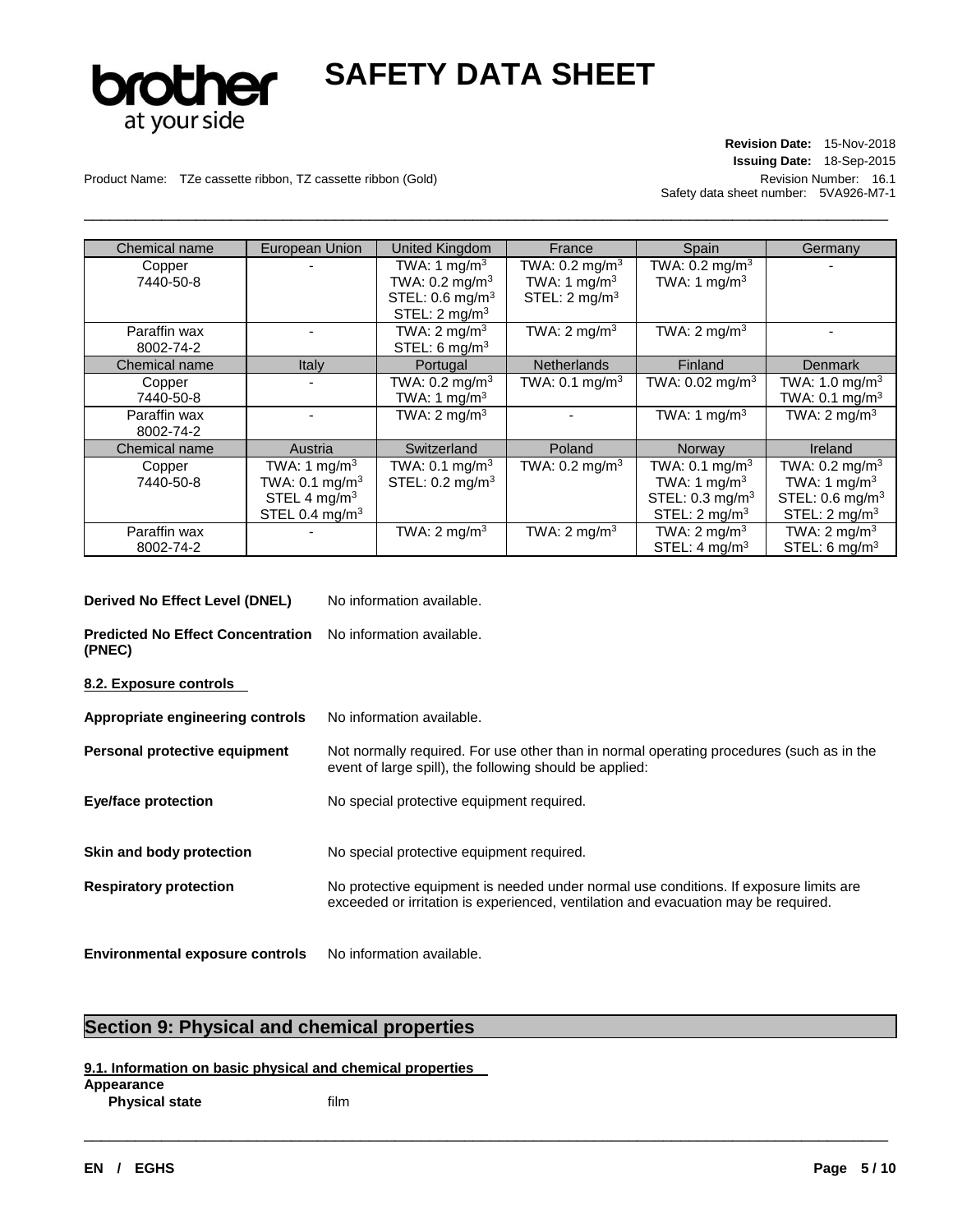

\_\_\_\_\_\_\_\_\_\_\_\_\_\_\_\_\_\_\_\_\_\_\_\_\_\_\_\_\_\_\_\_\_\_\_\_\_\_\_\_\_\_\_\_\_\_\_\_\_\_\_\_\_\_\_\_\_\_\_\_\_\_\_\_\_\_\_\_\_\_\_\_\_\_\_\_\_\_\_\_\_\_\_\_\_\_\_\_\_\_\_\_\_

\_\_\_\_\_\_\_\_\_\_\_\_\_\_\_\_\_\_\_\_\_\_\_\_\_\_\_\_\_\_\_\_\_\_\_\_\_\_\_\_\_\_\_\_\_\_\_\_\_\_\_\_\_\_\_\_\_\_\_\_\_\_\_\_\_\_\_\_\_\_\_\_\_\_\_\_\_\_\_\_\_\_\_\_\_\_\_\_\_\_\_\_\_

Product Name: TZe cassette ribbon, TZ cassette ribbon (Gold) **Revision Number: 16.1** Revision Number: 16.1

**Revision Date:** 15-Nov-2018 **Issuing Date:** 18-Sep-2015 Safety data sheet number: 5VA926-M7-1

**Color** Gold **Odor Contract Slight wax odor.** 

**Property Construction Construction Values Construction Construction Remarks • Method pH Notata available Note known None known Melting point / freezing point** No data available None known

**Boiling point / boiling range** No data available **None known** None known **Flash point** >150 °C **Evaporation rate 1992 CONE And ST No data available None known None known Flammability (solid, gas)** No data available None known None known **Flammability Limit in Air** None known **None known Upper flammability limit:** No data available Lower flammability limit: No data available **Vapor pressure No data available None known Vapor density Notata available None known Relative density 19th Cone Accord Available 19th Cone Accord Available None known Water solubility negligible Solubility(ies)** No information available **Partition coefficient No data available None known**<br> **Autoignition temperature No data available None known** Autoignition temperature **No data available** Mone known **Decomposition temperature** Not determined **Kinematic viscosity** No data available None known **Dynamic viscosity**<br> **Explosive properties**<br>
No information available None information available No information available. **Explosive properties No information available Oxidizing properties** No information available

**Odor threshold** No information available

**9.2. Other information** No information available

## **Section 10: Stability and reactivity**

## **10.1. Reactivity**

No information available.

## **10.2. Chemical stability**

Stable under normal conditions.

## **10.3. Possibility of hazardous reactions**

None under normal processing.

## **10.4. Conditions to avoid**

None known based on information supplied

### **10.5. Incompatible materials**

None known based on information supplied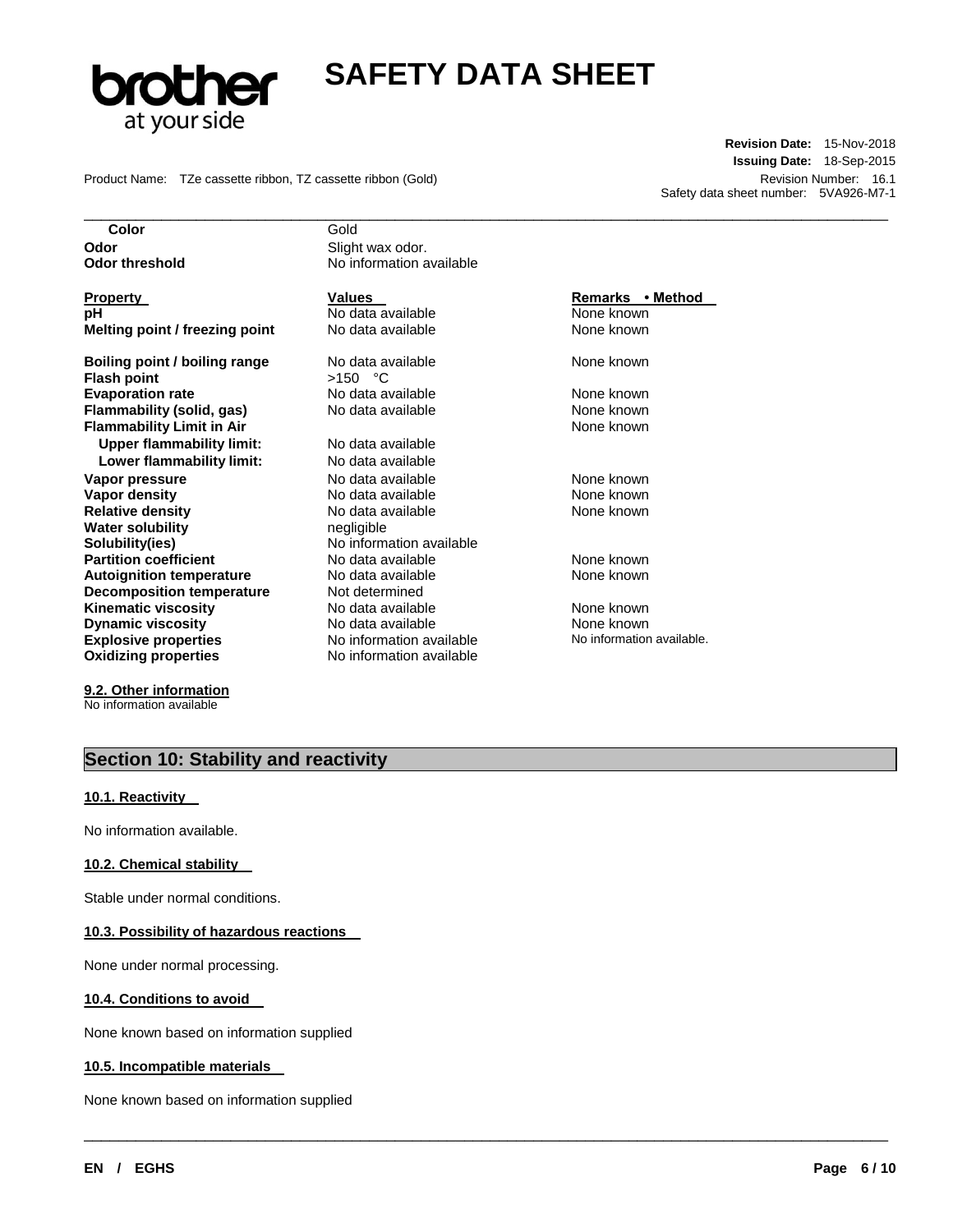

\_\_\_\_\_\_\_\_\_\_\_\_\_\_\_\_\_\_\_\_\_\_\_\_\_\_\_\_\_\_\_\_\_\_\_\_\_\_\_\_\_\_\_\_\_\_\_\_\_\_\_\_\_\_\_\_\_\_\_\_\_\_\_\_\_\_\_\_\_\_\_\_\_\_\_\_\_\_\_\_\_\_\_\_\_\_\_\_\_\_\_\_\_

Product Name: TZe cassette ribbon, TZ cassette ribbon (Gold) Revision Number: 16.1

**Revision Date:** 15-Nov-2018 **Issuing Date:** 18-Sep-2015 Safety data sheet number: 5VA926-M7-1

## **10.6. Hazardous decomposition products**

Carbon monoxide, Carbon dioxide (CO2), Nitrogen oxides (NOx)

## **Section 11: Toxicological information**

### **11.1. Information on toxicological effects**

### **Product Information**

| <b>Inhalation</b>                 | No information available                                                                                                                                                                                 |
|-----------------------------------|----------------------------------------------------------------------------------------------------------------------------------------------------------------------------------------------------------|
| Eye contact                       | No information available                                                                                                                                                                                 |
| <b>Skin contact</b>               | No information available                                                                                                                                                                                 |
| Ingestion                         | No information available                                                                                                                                                                                 |
| <b>Skin corrosion/irritation</b>  | No information available                                                                                                                                                                                 |
| Serious eye damage/eye irritation | No information available                                                                                                                                                                                 |
| Respiratory or skin sensitization | No information available                                                                                                                                                                                 |
| Germ cell mutagenicity            | No information available                                                                                                                                                                                 |
| Carcinogenicity                   | Printing inks: IARC Classification: Group 3 (Non-classified Human Carcinogen) Other<br>ingredients of this product have not been classified as carcinogens according to IARC<br>monographs, NTP and OSHA |

## **Section 12: Ecological information**

### **12.1. Toxicity**

Very toxic to aquatic life with long lasting effects.

|  | Contains 74.1 % of components with unknown hazards to the aquatic environment. |  |  |  |  |  |
|--|--------------------------------------------------------------------------------|--|--|--|--|--|
|--|--------------------------------------------------------------------------------|--|--|--|--|--|

| Chemical name | Algae/aquatic plants                                                                                                                                             | <b>Fish</b>                                                                                                                                                                               | Toxicity to<br>microorganisms | Crustacea                                    |
|---------------|------------------------------------------------------------------------------------------------------------------------------------------------------------------|-------------------------------------------------------------------------------------------------------------------------------------------------------------------------------------------|-------------------------------|----------------------------------------------|
| Copper        | $0.0426 - 0.0535$ : 72 h<br>Pseudokirchneriella<br>subcapitata mg/L EC50<br>static 0.031 - 0.054: 96 h<br>Pseudokirchneriella<br>subcapitata mg/L EC50<br>static | $0.0068 - 0.0156$ : 96 h<br>Pimephales promelas<br>mg/L LC50 0.3: 96 h<br>Pimephales promelas<br>mg/L LC50 static 0.2: 96<br>h Pimephales promelas<br>mg/L LC50 flow-through<br>0.052:96h |                               | 0.03: 48 h Daphnia<br>magna mg/L EC50 Static |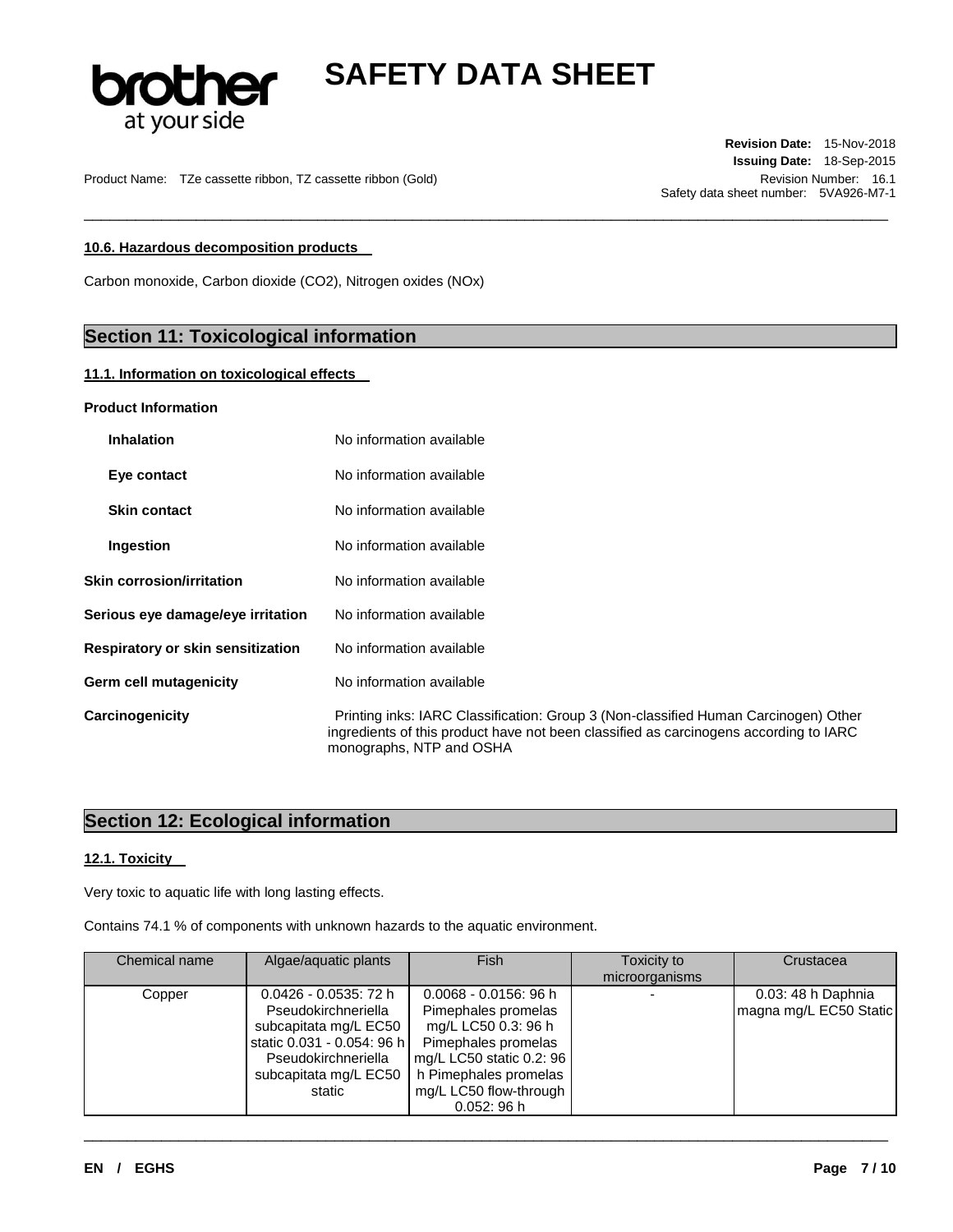

## **Revision Date:** 15-Nov-2018 **Issuing Date:** 18-Sep-2015 Safety data sheet number: 5VA926-M7-1

Product Name: TZe cassette ribbon, TZ cassette ribbon (Gold) Revision Number: 16.1

|      |                           | Oncorhynchus mykiss       |                        |
|------|---------------------------|---------------------------|------------------------|
|      |                           | mg/L LC50 flow-through    |                        |
|      |                           | 0.3: 96 h Cyprinus carpio |                        |
|      |                           | mg/L LC50 semi-static     |                        |
|      |                           | 0.112: 96 h Poecilia      |                        |
|      |                           | reticulata mg/L LC50      |                        |
|      |                           | flow-through 1.25: 96 h   |                        |
|      |                           | Lepomis macrochirus       |                        |
|      |                           | mg/L LC50 static 0.8: 96  |                        |
|      |                           | h Cyprinus carpio mg/L    |                        |
|      |                           | LC50 static               |                        |
| Zinc | $0.11 - 0.271$ : 96 h     | $2.16 - 3.05$ : 96 h      | $0.139 - 0.908$ : 48 h |
|      | Pseudokirchneriella       | Pimephales promelas       | Daphnia magna mg/L     |
|      | subcapitata mg/L EC50     | mg/L LC50 flow-through    | EC50 Static            |
|      | static 0.09 - 0.125: 72 h | 0.211 - 0.269: 96 h       |                        |
|      | Pseudokirchneriella       | Pimephales promelas       |                        |
|      | subcapitata mg/L EC50     | mg/L LC50 semi-static     |                        |
|      | static                    | 0.24: 96 h Oncorhynchus   |                        |
|      |                           | mykiss mg/L LC50 flow-    |                        |
|      |                           | through 7.8: 96 h         |                        |
|      |                           | Cyprinus carpio mg/L      |                        |
|      |                           | LC50 static 2.66: 96 h    |                        |
|      |                           | Pimephales promelas       |                        |
|      |                           | mg/L LC50 static 3.5: 96  |                        |
|      |                           | h Lepomis macrochirus     |                        |
|      |                           | mg/L LC50 static 30: 96 h |                        |
|      |                           | Cyprinus carpio mg/L      |                        |
|      |                           | LC50 0.45: 96 h Cyprinus  |                        |
|      |                           | carpio mg/L LC50 semi-    |                        |
|      |                           | static 0.59: 96 h         |                        |
|      |                           | Oncorhynchus mykiss       |                        |
|      |                           | mg/L LC50 semi-static     |                        |
|      |                           | 0.41: 96 h Oncorhynchus   |                        |
|      |                           | mykiss mg/L LC50 static   |                        |

\_\_\_\_\_\_\_\_\_\_\_\_\_\_\_\_\_\_\_\_\_\_\_\_\_\_\_\_\_\_\_\_\_\_\_\_\_\_\_\_\_\_\_\_\_\_\_\_\_\_\_\_\_\_\_\_\_\_\_\_\_\_\_\_\_\_\_\_\_\_\_\_\_\_\_\_\_\_\_\_\_\_\_\_\_\_\_\_\_\_\_\_\_

### **12.2. Persistence and degradability**

No information available.

## **12.3. Bioaccumulative potential**

No information available.

### **12.4. Mobility in soil**

No information available.

## **12.5. Results of PBT and vPvB assessment**

No information available.

### **12.6. Other adverse effects**

No information available.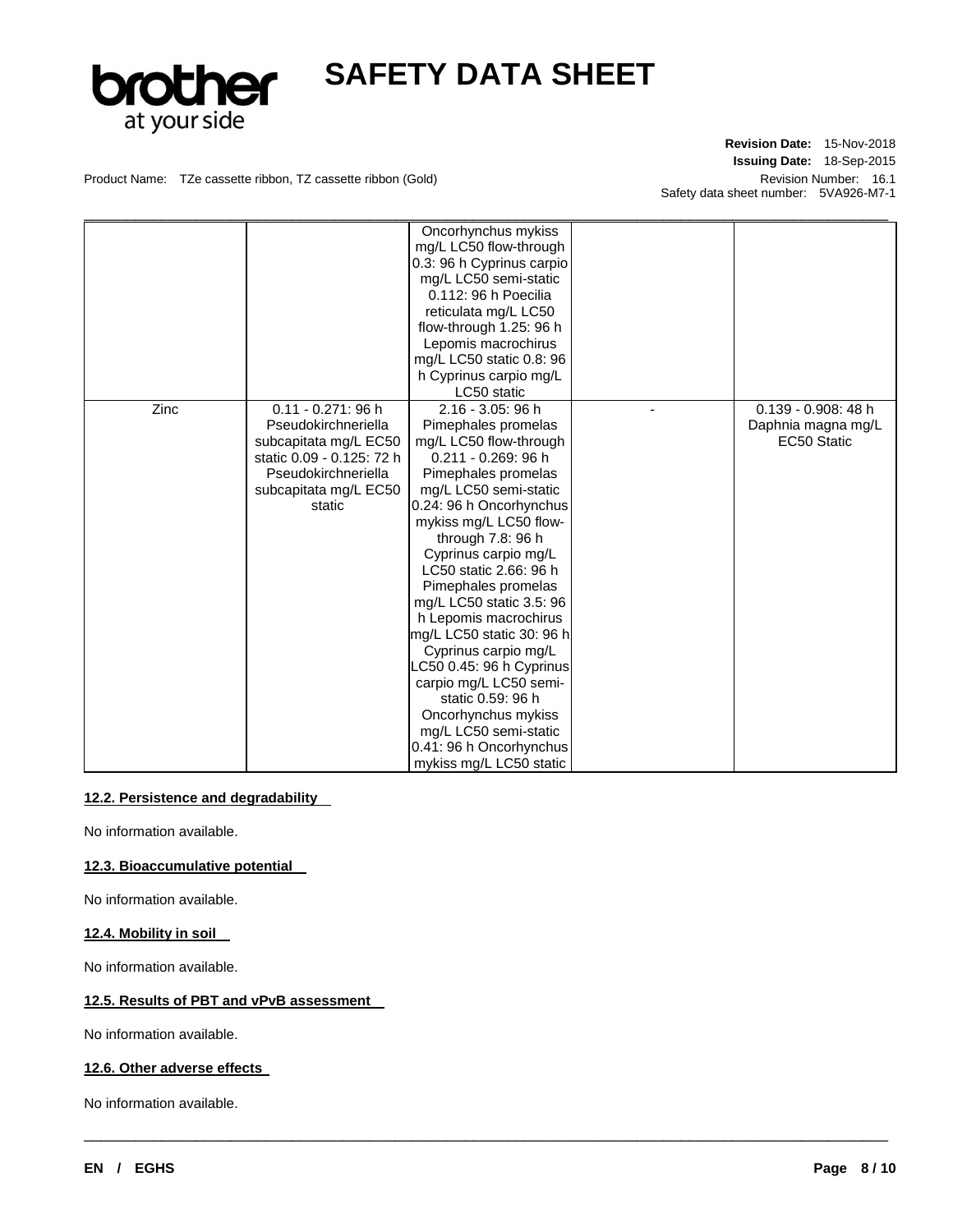

\_\_\_\_\_\_\_\_\_\_\_\_\_\_\_\_\_\_\_\_\_\_\_\_\_\_\_\_\_\_\_\_\_\_\_\_\_\_\_\_\_\_\_\_\_\_\_\_\_\_\_\_\_\_\_\_\_\_\_\_\_\_\_\_\_\_\_\_\_\_\_\_\_\_\_\_\_\_\_\_\_\_\_\_\_\_\_\_\_\_\_\_\_

Product Name: TZe cassette ribbon, TZ cassette ribbon (Gold) Revision Number: 16.1

**Revision Date:** 15-Nov-2018 **Issuing Date:** 18-Sep-2015 Safety data sheet number: 5VA926-M7-1

## **Section 13: Disposal considerations**

#### **13.1. Waste treatment methods**

Dispose of in accordance with local regulations. Dispose of waste in accordance with environmental legislation.

## **Section 14: Transport information**

#### **IMDG**

|                 | 14.1 UN/ID no                    | Not regulated                                                |
|-----------------|----------------------------------|--------------------------------------------------------------|
|                 | 14.2 Proper shipping name        | Not regulated                                                |
|                 | 14.3 Hazard Class                | Not regulated                                                |
|                 | 14.4 Packing group               | Not regulated                                                |
|                 | 14.5 Marine pollutant            | Not applicable                                               |
|                 | <b>14.6 Special Provisions</b>   | None                                                         |
|                 |                                  | 14.7 Transport in bulk according to No information available |
|                 | Annex II of MARPOL 73/78 and the |                                                              |
| <b>IBC Code</b> |                                  |                                                              |
|                 |                                  |                                                              |

#### **RID**

| 14.1<br>14.2<br>14.3<br>14.4<br>14.5<br>14.6 | UN/ID no<br>Proper shipping name<br><b>Hazard Class</b><br>Packing group<br><b>Environmental hazard</b><br><b>Special Provisions</b> | Not regulated<br>Not regulated<br>Not regulated<br>Not regulated<br>Not applicable<br>None |
|----------------------------------------------|--------------------------------------------------------------------------------------------------------------------------------------|--------------------------------------------------------------------------------------------|
| <b>ADR</b>                                   |                                                                                                                                      |                                                                                            |
| 14.1                                         | UN/ID no                                                                                                                             | Not regulated                                                                              |
| 14.2                                         | Proper shipping name                                                                                                                 | Not regulated                                                                              |
| 14.3                                         | <b>Hazard Class</b>                                                                                                                  | Not regulated                                                                              |
| 14.4                                         | Packing group                                                                                                                        | Not regulated                                                                              |
| 14.5                                         | <b>Environmental hazard</b>                                                                                                          | Not applicable                                                                             |
| 14.6                                         | <b>Special Provisions</b>                                                                                                            | None                                                                                       |
| IATA                                         |                                                                                                                                      |                                                                                            |
| 14.1                                         | UN/ID no                                                                                                                             | Not regulated                                                                              |
| 14.2                                         | Proper shipping name                                                                                                                 | Not regulated                                                                              |
| 14.3                                         | <b>Hazard Class</b>                                                                                                                  | Not regulated                                                                              |
| 14.4                                         | Packing group                                                                                                                        | Not regulated                                                                              |
| 14.5                                         | <b>Environmental hazard</b>                                                                                                          | Not applicable                                                                             |
| 14.6                                         | <b>Special Provisions</b>                                                                                                            | None                                                                                       |

## **Section 15: Regulatory information**

### **15.1. Safety, health and environmental regulations/legislation specific for the substance or mixture**

\_\_\_\_\_\_\_\_\_\_\_\_\_\_\_\_\_\_\_\_\_\_\_\_\_\_\_\_\_\_\_\_\_\_\_\_\_\_\_\_\_\_\_\_\_\_\_\_\_\_\_\_\_\_\_\_\_\_\_\_\_\_\_\_\_\_\_\_\_\_\_\_\_\_\_\_\_\_\_\_\_\_\_\_\_\_\_\_\_\_\_\_\_

## **EU-Regulations**

No information available